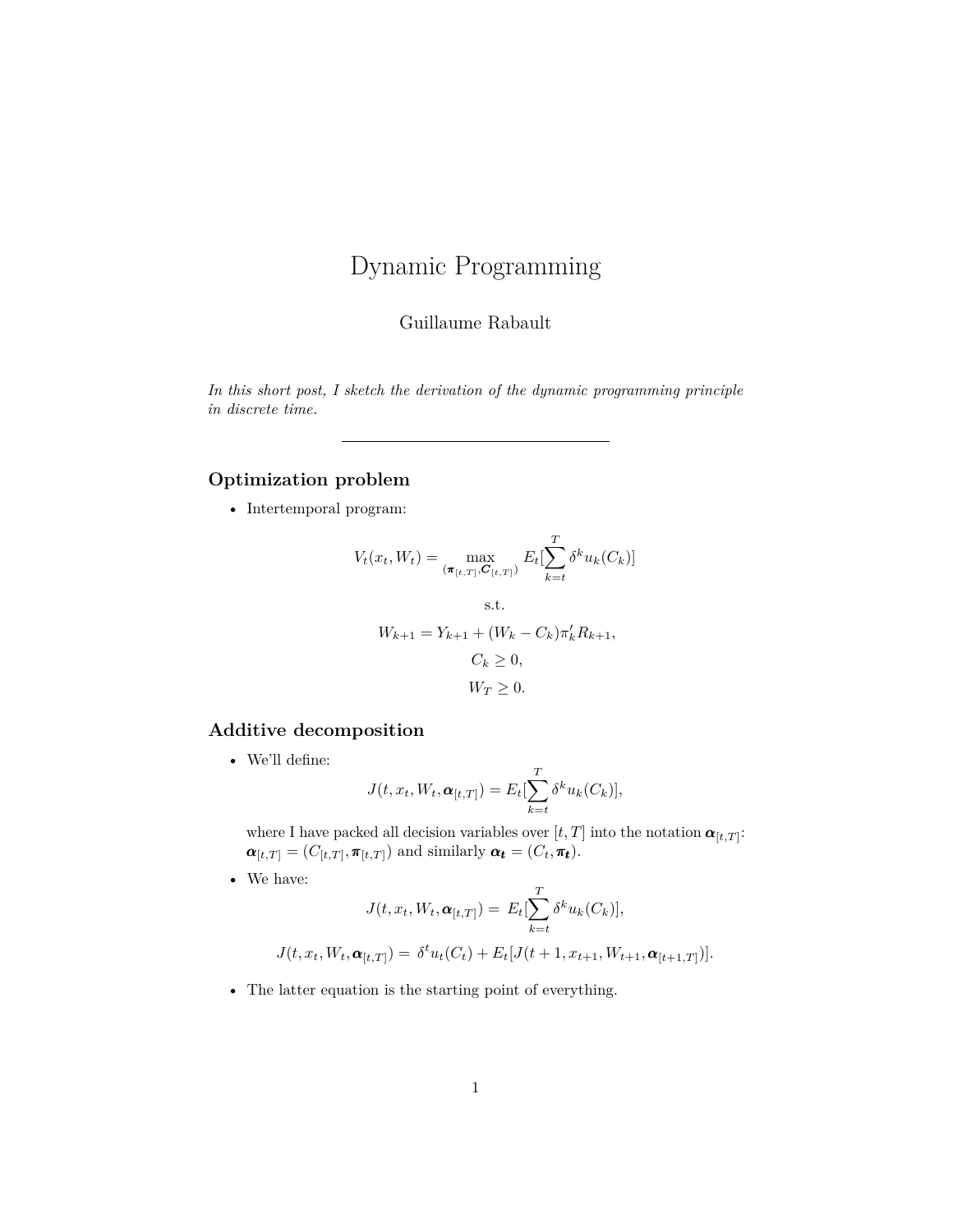#### **You cannot beat backward induction**

• We have:

$$
J(t, x_t, W_t, \alpha_{[t,T]}) \leq \delta^t u_t(C_t) + E_t[V_{t+1}(x_{t+1}, W_{t+1})],
$$
  

$$
J(t, x_t, W_t, \alpha_{[t,T]}) \leq \max_{\alpha_t} \{ \delta^t u_t(C_t) + E_t[V_{t+1}(x_{t+1}, W_{t+1})] \},
$$
  

$$
V_t(x_t, W_t) \leq \max_{\alpha_t} \{ \delta^t u_t(C_t) + E_t[V_{t+1}(x_{t+1}, W_{t+1})] \}.
$$

• This can be paraphrased as saying that carrying out the program  $\max_{\mathbf{a}_t} {\delta^t u_t(c_t) + E_t[V_{t+1}(x_{t+1}, W_{t+1}, w_{t+1})]}$ , if feasible, is necessarily optimal.

#### **You can do it (1)**

• It remains to be shown that the value of the above program can be arbitrarily approached through an adequate choice of commands. For any  $\varepsilon > 0$ , for each  $(x_{t+1}, W_{t+1})$  we can find a command  $\alpha^{\varepsilon}{}_{[t+1,T]}$  such that:

 $J(t+1, x_{t+1}, W_{t+1}, \mathbf{\alpha}^{\varepsilon}_{[t+1,T]}) \geq V_{t+1}(x_{t+1}, W_{t+1}) - \varepsilon.$ 

The dependence of the command on the state variable is ommitted.

• But then we can build a command<sup>[1](#page-1-0)</sup>  $\hat{\alpha}^{\epsilon}_{[t,T]} = (\alpha_t, \alpha^{\epsilon}_{[t+1,T]})$  for which:

$$
J(t, x_t, W_t, \hat{\pmb{\alpha}}^{\pmb{\varepsilon}}_{[t,T]}) =
$$

$$
\delta^t u_t(C_t) + E_t[J(t+1, x_{t+1}, W_{t+1}, \pmb{\alpha}^{\pmb{\varepsilon}}_{[t+1,T]})].
$$

$$
J(t, x_t, W_t, \hat{\pmb{\alpha}}^{\pmb{\varepsilon}}_{[t,T]}) \geq \delta^t u_t(C_t) + E_t[V_{t+1}(x_{t+1}, W_{t+1})] - \varepsilon.
$$

#### **You can do it (2)**

This being true for any  $\boldsymbol{\alpha}_t = (C_t, \boldsymbol{\pi}_t)$ , we have:

$$
J(t, x_t, W_t, \hat{\pmb{\alpha}}^{\pmb{\varepsilon}}_{[t,T]}) \geq \max_{\pmb{\alpha}_t} \{ \delta^t u_t(c_t) + E_t[V_{t+1}(x_{t+1}, W_{t+1})] \} - \varepsilon,
$$
  

$$
V_t(x_t, W_t) \geq \max_{\pmb{\alpha}_t} \{ \delta^t u_t(c_t) + E_t[V_{t+1}(x_{t+1}, W_{t+1})] \} - \varepsilon.
$$

and since  $\varepsilon > 0$  is arbitrary:

$$
V_t(x_t, W_t) \geq \max_{\alpha_t} \{ \delta^t u_t(c_t) + E_t[V_{t+1}(x_{t+1}, W_{t+1})] \}.
$$

<span id="page-1-0"></span>• This complete the proof of the dynamic programming principle.

<sup>1</sup> Important technical details are ommitted here. Indeed, one has to select an *ε*-optimal command for each value of the state variable, uniformly with respect to the state variable. One cannot hope to do that without strong assumptions regarding the data of the optimization problem.